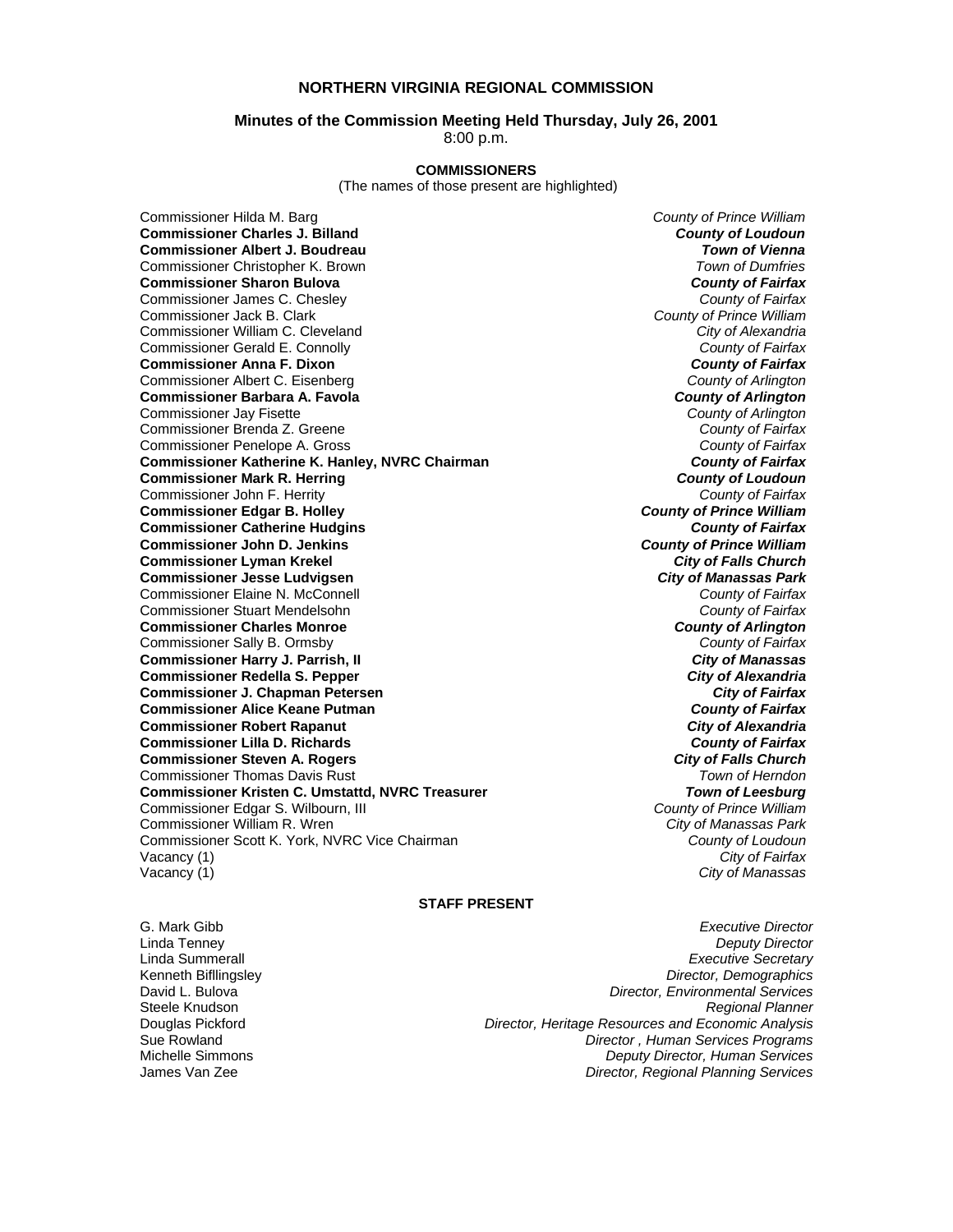Minutes of the Commission July 26, 2001 Page 2 CALL TO ORDER Chairman Hanley called the meeting to order at 7:59 p.m. PLEDGE OF<br>ALLEGIANCE The Pledge of Allegiance was recited by all present. ROLL CALL The roll was called and all members present or absent were noted for the record. MINUTES The minutes of the June 28, 2001, Commission meeting were moved, seconded, and unanimously carried. CONSENT AGENDA The consent agenda, consisting of the items outlined below, was moved, seconded, and unanimously carried. A. Financial Reports for June 2001 B. Resolution No. P02-02: Authorization for the Executive Director to Submit a Chesapeake Bay 2000 agreement Implementation Proposal to the Virginia Department of Conservation and Recreation C. Resolution No. P02-03: Authorization for the Executive Director to Accept Funding from the Northern Neck Planning District Commission and the National Park Service to Provide Technical Assistance to Fairfax, Loudoun, and Prince William Counties in the Preparation of Implementation Plans for the Potomac Heritage National Scenic Trail EXECUTIVE DIRECTOR'S REPORT Mr. Gibb invited Commissioners to take a copy of the report on the NVRC Delegation's cross-cultural exchange to Germany. Commissioner Bulova commented that the report is very well done and Mr. Pickford deserves recognition for preparing the report. Commissioner Jenkins informed the members that Mr. Gibb's presentation to the VAPDC Annual Conference participants was very well received. Commissioner Holley added that Mr. Gibb also reported to the Prince William County Planning Commission. CHAIRMAN'S REPORT A. Chairman Hanley reported that Commissioner Umstattd is the new president of the Virginia Association of Planning District Commissions (VAPDC). Commissioner Umstattd reported that VAPDC's new initiative for the year will be state funding for PDCs for water issues. VAPDC will continue to work on state-wide coordinated tax issues, specifically revenue sharing with the localities. B. Chairman Hanley asked the members for suggestions for the Commission meeting in September, as the regular meeting time, September 27, conflicts with Yom Kippur, and the TCC is scheduled to meet on September 20, the date the Commission had previously agreed on. Commissioner Bulova suggested holding the Commission meeting at 6:30 p.m. on September 20, and asking the TCC to meet at NVRC at 8:00 p.m. The members concurred with this suggestion. NOMINATING **COMMITTEE** REPORT Commissioner Bulova reported that the Nominating Committee met and offers the following slate for re-election for FY 2002 officers; all nominees have agreed to stand for re-election at the September 20 meeting: Chairman Katherine Hanley

Vice Chairman Scott York